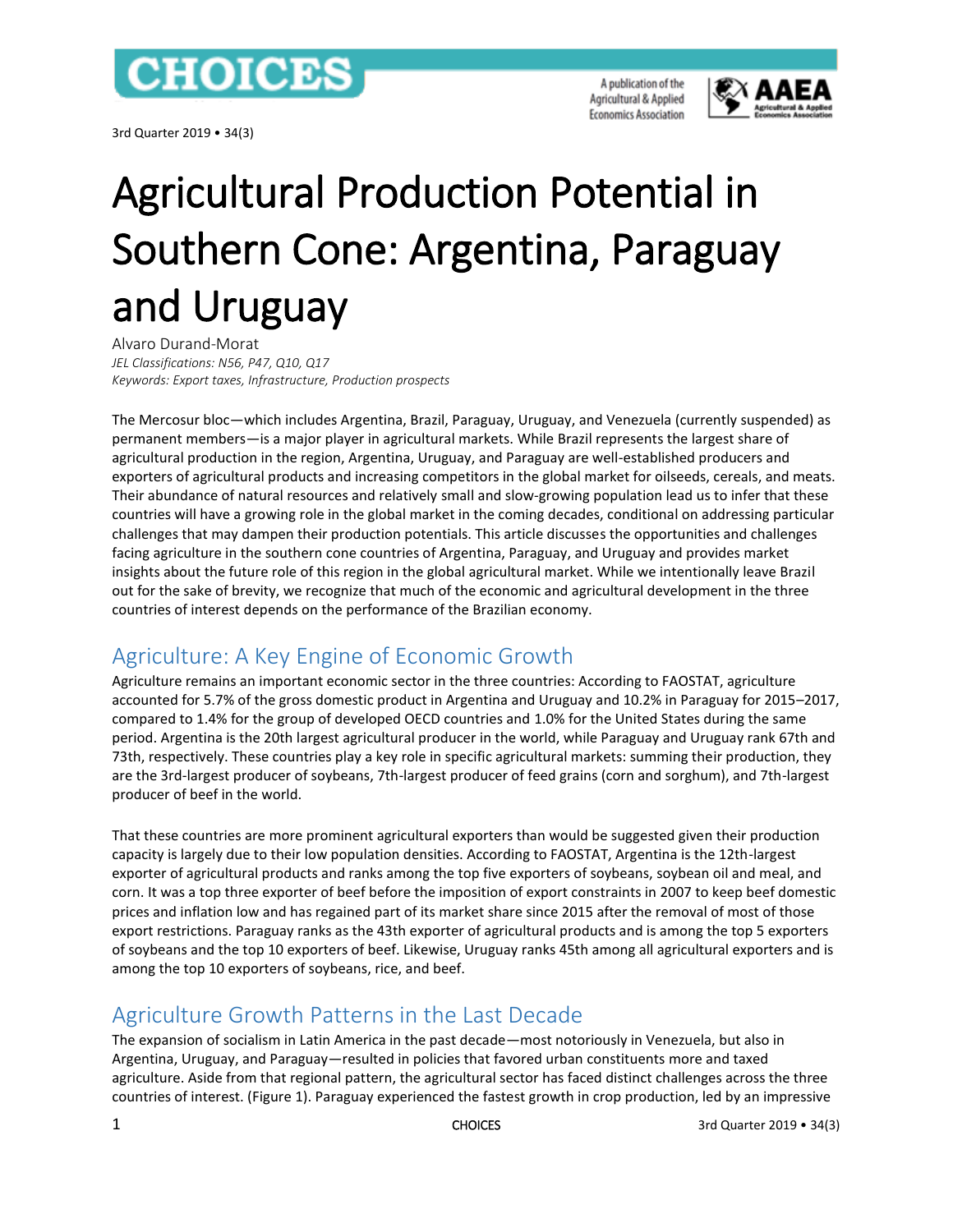growth in soybeans and corn, the two largest field crops, and in livestock production. On the other hand, Argentina grew the least across all categories, largely due to the rise of export taxes that disproportionally affected agriculture.

The growth in Paraguay resulted from a combination of area expansion and productivity gains. For example, the production of soybeans, the main agricultural sector in Paraguay, almost doubled in the last decade thanks to a 48% increase in yields and 33% increase in area. The

[Figure 1. Average Annual Growth Rate in Agricultural Production, 2007](http://www.choicesmagazine.org/UserFiles/image/Durand-MoratFigure12.0.png)–2016.



soybean boom of the 2000s explains the fast growth in crop production in Uruguay, which went from planting around 12,000 hectares in 2001 to 1,000,000 in 2010. Most of the growth in agricultural production in Argentina came from changes in land use: The area with annual crops increased by 26%, primarily at the expense of forestland as the agricultural frontier advanced north into more subtropical areas. Average yields increased during the same period, most notably those of soybeans (18%) and corn (10%).

Producers across the region have access to the latest technologies and management practices. According to International Service for the Acquisition of Agri-biotech Applications (ISAAA), Argentina and Paraguay rank 3rd and 7th in the adoption of biotech crops, with close to 24 and 3 million hectares planted in 2017, respectively, while Uruguay ranks  $11<sup>th</sup>$ , with 1.3 million hectares of biotech crops. Moreover, sustainable management practices are widespread in the region, with over 90% of the cropping area in Argentina and Uruguay and 80% in Paraguay under direct (no-till) drilling.

#### Table 1. Selected Market and Endowment Indicators

|                                                                   | Argentina | Paraguay | Uruguay |
|-------------------------------------------------------------------|-----------|----------|---------|
| Crop land <sup>+</sup> (millions ha)                              | 40.2      | 4.9      | 2.5     |
| Permanent grassland (million has)                                 | 108.5     | 17.0     | 12.0    |
| Population (millions, 2016)                                       | 43.5      | 6.6      | 3.4     |
| Crop land per capita                                              | 0.92      | 0.74     | 0.74    |
| Total renewable water resources (billion m <sup>3</sup> /year)    | 876.2     | 387.8    | 172.2   |
| Total renewable water resources per capita (m <sup>3</sup> )      | 19,792    | 56,937   | 49,812  |
| Average 2012-2016 value agricultural production (in               | 35,610    | 4,485    | 3,859   |
| million constant 2004-2006 USD)                                   |           |          |         |
| Average 2012-2016 value agricultural exports (in million          | 17,778    | 1.408    | 1,739   |
| constant 2004-2006 USD)                                           |           |          |         |
| R&D intensity ratio (R&D spending as a percentage of              | 1.3%      | 0.25%    | 1.4%    |
| agricultural gross domestic product)                              |           |          |         |
| Number of trade agreements in force                               | 15        | 15       | 15      |
| Doing Business ranking                                            | 119       | 113      | 95      |
| <sup>t</sup> Includes arable land and land under permanent crops. |           |          |         |

Sources: FAO, 2016, 2019; World Bank, 2019; Organization of American States, 2019.

Agricultural research has been a key factor in increasing agricultural productivity in the region over the past decades. The latest data available show that agricultural research and development (R&D) spending in Argentina has grown significantly since the mid-2000s, representing around 1.3% of the agricultural gross domestic product in 2013, higher than the regional average and above the minimum R&D investment targets of at least 1% suggested by the United Nations. One major concern is the high dependence on the public budget (which accounts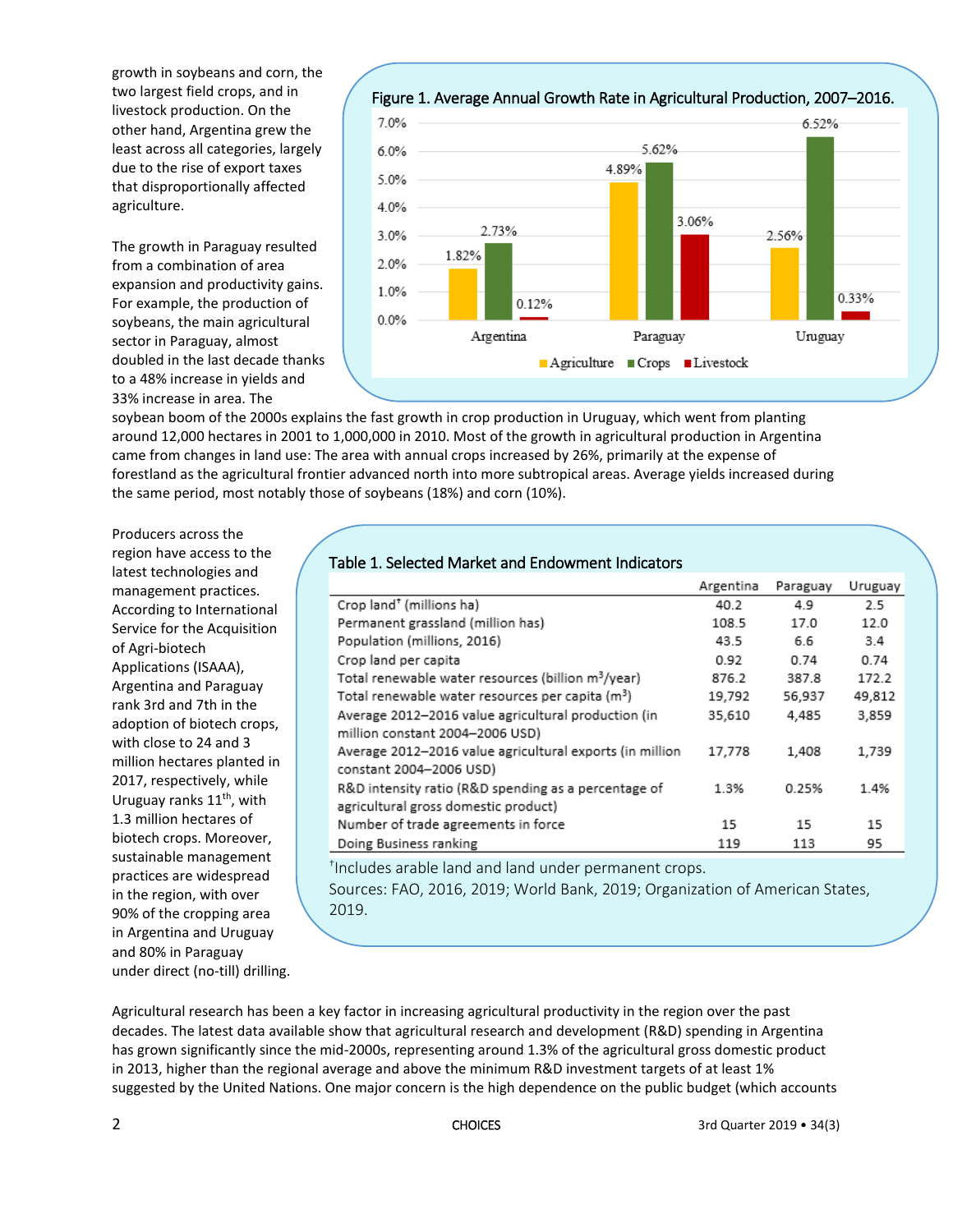for 95% of the R&D investment) and the large share spent on salaries (80%). The nonprofit sector plays a crucial role in agricultural extension among leading crop and livestock producers, with programs such as the Regional Consortium of Agricultural Research (CREA) and the Direct Seeding Producer Association (AAPRESID), but extension services are otherwise in dire need of improvements.

Agricultural R&D in Paraguay is incipient and mainly conducted by the Paraguayan Institute for Agricultural Technology (IPTA), created in 2010. Total spending on agricultural R&D in Paraguay is very low by regional standards (around 0.25% of the agricultural gross domestic product in 2013), and the country relies strongly on technologies generated elsewhere, mainly in Brazil and Argentina, a strategy that has served it well in the last decade.

Uruguay spent 1.4% of its agricultural gross domestic product on agricultural R&D in 2013, half of which comes from the public budget. On the spending side, only around half of the budget covers wages, and the rest is available for capital investments and operating costs. As in Argentina, nonprofit organizations play a vital role, mainly in agricultural extension.

#### Production Growth: Potential Opportunities and Challenges

Agricultural production in the region is expected to continue growing in the next decade, fostered by the availability of untapped natural resources in western Paraguay, the availability of fallow arable land in Argentina, the conversion of grassland into more productive crop and livestock uses in Uruguay, and overall an increase in productivity, primarily in Paraguay. Production projections from the Organization for Economic Co-operation and Development and the UN Food and Agriculture Organization (OECD/FAO, 2018) and the U.S. Department of Agriculture (USDA) point to an increase in agricultural production and agricultural exports from the region, supported primarily by the further dismantling of agricultural taxes in Argentina and continuing agricultural investment in Paraguay. OECD/FAO estimates that soybean production in Argentina and Paraguay will reach 66 million metric tons and 12 million metric tons by 2027, or 33% and 21% more than the 2017–2018 average. Likewise, the USDA estimates that rice production and exports from the three countries will increase in the coming decade, which will consolidate the region as the 6th-largest global exporter of rice.

Agriculture faces quite different sets of opportunities and challenges across countries. Arguably, the main challenge for agriculture in Argentina is the overall economic and political instability prevalent during most of the last two decades. To illustrate, the economy shrank by 2.8% in 2018 despite a US\$56 billion aid package granted by the International Monetary Fund to help cope with the economic crisis, and the inflation rate was 48% in 2018 (over 10 times the Latin American average) and estimated to reach 55%–60% in 2019. Argentina devaluated its currency over 100% (in nominal terms) in 2018, which resulted in a real devaluation of the currency. However, the lack of export financing and high indebtedness in the sector, along with the continuing high inflation, limit the export opportunities generated by the real devaluation of the currency. Export taxes continue to be prevalent (e.g., soybean exports are currently taxed 28%), although they have receded from the spike observed from the mid-2000s until 2015. Despite these challenges, the agricultural sector grew, albeit moderately, in the last decade (Figure 1). However, the sector will need more stable economic conditions and lower tax burdens to achieve higher growth and take advantage of the large endowment of natural resources readily available to increase production (for example, arable fallow land in the fertile Pampas region). Argentina experienced significantly higher growth in the 1990s, prior to the spike of taxes on agriculture.

Paraguay has abundant natural resources, including land and water, and has intensified the use of land for agriculture in the last decade. Arable land area increased 39% in the last decade, but around 17 million hectares or 78% of agricultural land still remains under permanent grassland. Moreover, there are vast areas of tropical and subtropical forest in the least developed Chaco region (west of the Paraguay River), which offers the most opportunities to expand the agricultural frontier, but development in that region is slow and faced with numerous challenges, including opposition from environmental organizations due to the potential impact on the rainforest. Deforestation has been particularly widespread in Paraguay since the 1970s, mainly because of the expansion of cattle farms in the western part of the country. Law 422/73, better known as the Forest Law, requires the approval of a soil management plan and the preservation of around half of the area within each farm as a condition for land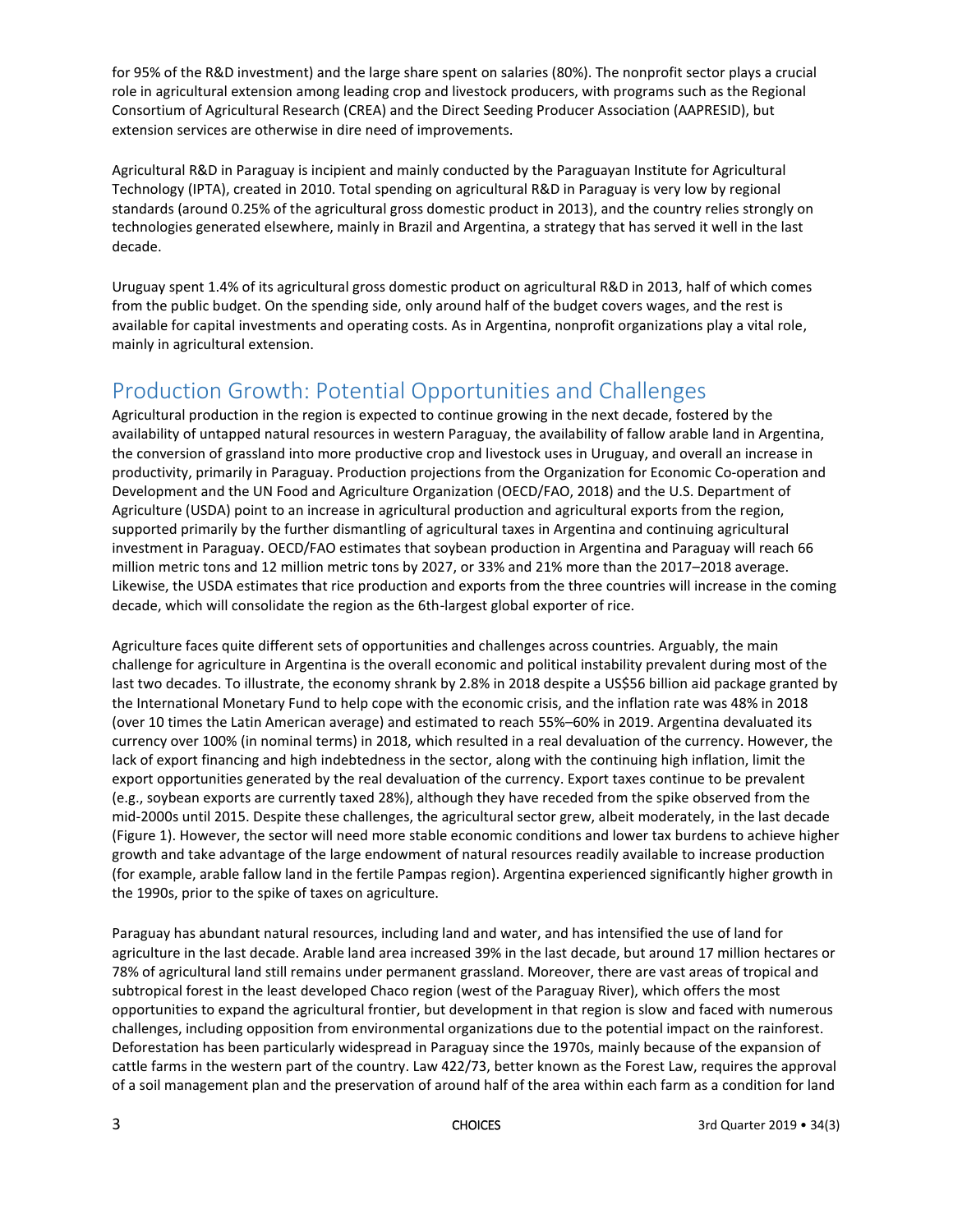clearing, but illegal land clearing is still widespread, despite government efforts. The development of the Chaco region also implies significant investments in infrastructure to supply the region with the services needed to compete in the international market. The major producing departments of the south and southeast (Itapúa, Alto Parana, Canindeyú, and Caaguazú) provide little room for area growth but some opportunities for yield improvements. For example, average soybean yields in the last five years are 10% below the yields obtained in Brazil and 15% the yields obtained in the United States.

A stable macroeconomic situation, austere government policies, market openness, and low tax burden have helped Paraguay achieve impressive economic growth in the last decade. Agriculture received a windfall of investment and was subject to very low tax rates, which helped improve profitability and encouraged investment in the sector, but there is mounting pressure to increase taxes on agriculture, primarily soybeans. The government approved an increase in the agricultural value-added tax in 2018, but the proposal to implement a 10%–15% export tax on soybeans and other raw crops such as corn and wheat is still under consideration in Congress. Stakeholders are familiar with the impact of export tax policies in neighboring Argentina and worry about their possible impact on the agricultural sector in Paraguay, which already faces shrinking profit margins due to high transportation costs and depressed commodity prices. The support to agriculture is marginal and related mainly to the provision of general services such as agricultural research and extension and pest and disease control.

For the most part, Uruguay already exhibits high productivity levels in many agricultural sectors, including cattle and rice, but still lags behind on soybeans, whose yields remain 30%–40% below those of Argentina, Brazil, and the United States. Aside from soybeans, it seems that Uruguay can support further production growth based on land use changes into more productive activities. To give some context, the area with annual crops in Uruguay doubled while the area with temporary pastures grew by 80% in the last decade, primarily at the expense of permanent grasslands and fallow arable land. Yet around 12 million hectares or 83% of agricultural land remains under permanent grassland, potentially available to be converted into more intensive uses. Irrigation remains limited mostly to rice; investment in irrigation infrastructure offers opportunities to increase productivity and resiliency to the challenges generated by climate change. Uruguay is a leader in agriculture sustainability, with a strict regulatory framework that governs the use of key natural resources such as soil and water, and a leader in the implementation of traceability policies in sectors such as cattle and forestry. Innovative measures such as these can help Uruguay continue being a reliable supplier of agricultural products with increasing value-added attributes.

Uruguay offers a stable political and economic environment that has favored the growth of agricultural production in the last decade. The economy has grown steadily since 2003 at 4% a year, and the inflation rate has been under control and mostly within the target range of 3%–7% in the last two years. The Uruguayan peso has depreciated significantly, by 21% since early 2018, far outpacing the inflation rate and thus benefiting agricultural exports. Although economic growth and the implementation of more inclusive social policies led to increases in food demand, they also increase pressure on the cost of production. Increasing costs of production are the main threat to the agricultural sector in Uruguay. For example, the mean wage index, a measure of labor costs, increased over 8% annually since 2017, and the price of gasoline averaged US\$1.7/liter, more than twice the price in the United States. The high export dependency of the agricultural sector makes Uruguay very sensitive to shocks in the international markets, but the government has no countercyclical measures in place, which may undermine the future growth of the sector. While some agricultural sectors benefit from tax exemptions (for instance, a partial value-added tax rebate on diesel fuel for the rice and livestock sectors), farmer organizations are demanding a more widespread adoption of such mechanisms.

The situation of the rice sector in Uruguay is a good example of the challenges and opportunities facing the Uruguayan agricultural sector as a whole. Uruguay is the 9th-largest exporter of rice and has an established reputation as a supplier of high-quality long-grain rice that is reflected in the high prices received in the international market. Most of the acreage is planted following best management practices, resulting in average yields over 8 metric tons per hectare, one of the highest in the world. The efficiency in water use is high by international standards due to the low water use (less than 9,000 m<sup>3</sup>/hectare) and high yields. Surface water provides more than 90% of the irrigation needs, and the energy needed for pumping is low in part because around 50% of the area is irrigated by gravity. The efficiency downstream is also high, with four modern rice-milling companies processing and exporting over 80% of the rice. Land transportation is short (most rice produced within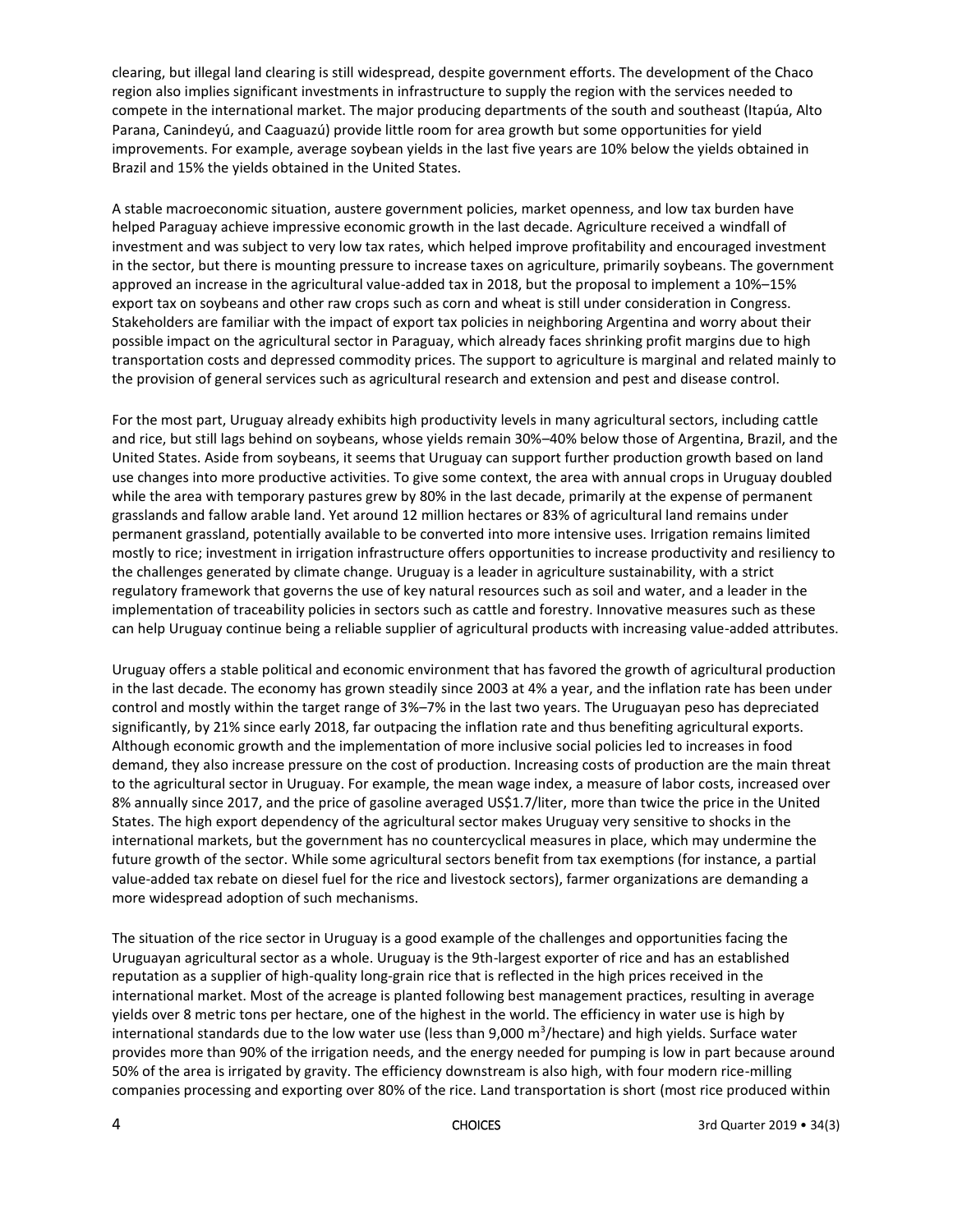400 km from the exporting port) and the port infrastructure is adequate. Despite the high efficiency throughout the rice supply chain and the premium received in the international market, the economic results over the last several years have been dire and led to a significant reduction in acreage, number of farmers, and overall level of activity.

## Export Taxes: A Significant Burden for Argentinean Agriculture

As part of Mercosur, these three nations have embraced intra- and extra-regional integration as a cornerstone of economic development. To illustrate, these countries currently participate in 15 trade agreements, including the World Trade Organization (WTO), and are negotiating 10 other agreements with developed and developing countries such as the European Union, Singapore, South Korea, and Central America. As part of Mercosur, extraregional imports are subject to a common external tariff scheme, while trade within the region is for the most part free. Unlike agricultural export subsidies, which are regulated/limited under the WTO, countries have much more freedom to implement export taxes, although these are rarely used. Paraguay and Uruguay maintain a free export policy with minimal interference, but pressure is mounting in Paraguay to implement export taxes on raw agricultural exports. In Uruguay, Law 17.780/2004 prohibits export taxes altogether. On the other hand, Argentina has frequently imposed export taxes as an intrinsic part of the national economic policy since the mid-1940s. The changes in economic strategies and agricultural trade policies of the last several decades greatly affected the performance of the Argentinean agricultural sector. After a period of economic and trade liberalization in the 1990s, which helped the agricultural sector achieve an average annual growth of 4%, the 2001 economic crisis led to a shift back to economic protectionism, high government intervention, the reintroduction of agricultural export controls in the form of export taxes on most agricultural products, and ad hoc export quotas and outright export bans, which particularly targeted selected sensitive products such as beef and wheat. By the mid- to late 2000s, agricultural growth was down to 1.5%, even when the international market for most agricultural commodities remained strong. The current administration has lowered the economic pressure on agriculture (for example, removed export permits and lowered most export taxes), but still taxes on agriculture remain high. As the history of the last 30 years shows, eliminating export barriers can have a great positive impact on Argentina's agricultural production and exports.

## Modernizing the Transportation Infrastructure: Potential Game Changer for Argentina and Paraguay

The lack of investment in transportation infrastructure is a major bottleneck affecting the competitiveness of agriculture in Argentina, and the problem is worse for other products more geographically dispersed than soybeans, or regional productions outside the Pampas that have longer inland distances to the main exporting ports of Rosario and Buenos Aires. Due to lack of investment, the rail network in Argentina decreased from 47,000 km by the mid-1900s to 18,000 km currently. Further, inland truck transportation, which accounts for over half of the logistical cost of moving soybeans from the farm to the crushing and exporting hub of Rosario, is expensive and inefficient relative to competing industries such as the U.S. soybean and Australian wheat sectors. Improving the efficiency in the trucking and rail sectors has the potential to make agriculture profitable even in areas with great potential outside the Pampas. Most of the agricultural production in Argentina is moved inland via trucks, and only a marginal portion (less than 10%) uses less costly means such as rail or barges. For example, 87% of the soybeans are transported to Rosario, the main crushing and exporting hub, by truck, and the remaining by rail, compared to the United States where half of the soybean crop is moved by barges, 30% by rail, and only 20% by truck. The government is taking actions in this regard and currently implementing a plan to modernize and expand the capacity of the rail system by 2023 based on public and private investments. To that end, the government is investing in the main rail network that connects the production region in the northwest to the exporting ports, and the China Railway Construction Corporation is investing over \$1 billion to reactivate the rail system connecting the western Cuyo region, known for its wine, olive, and nut industries, with the main export ports on the Atlantic coast. Investments in the barge industry are limited, although Argentina has a good network of rivers to transport most of the production in the eastern region. Finally, Argentina has a modern and efficient port infrastructure tailored to exporting its main agricultural commodities, but there are concerns about rising administrative costs and the lack of investment in new ports closer to production regions upriver.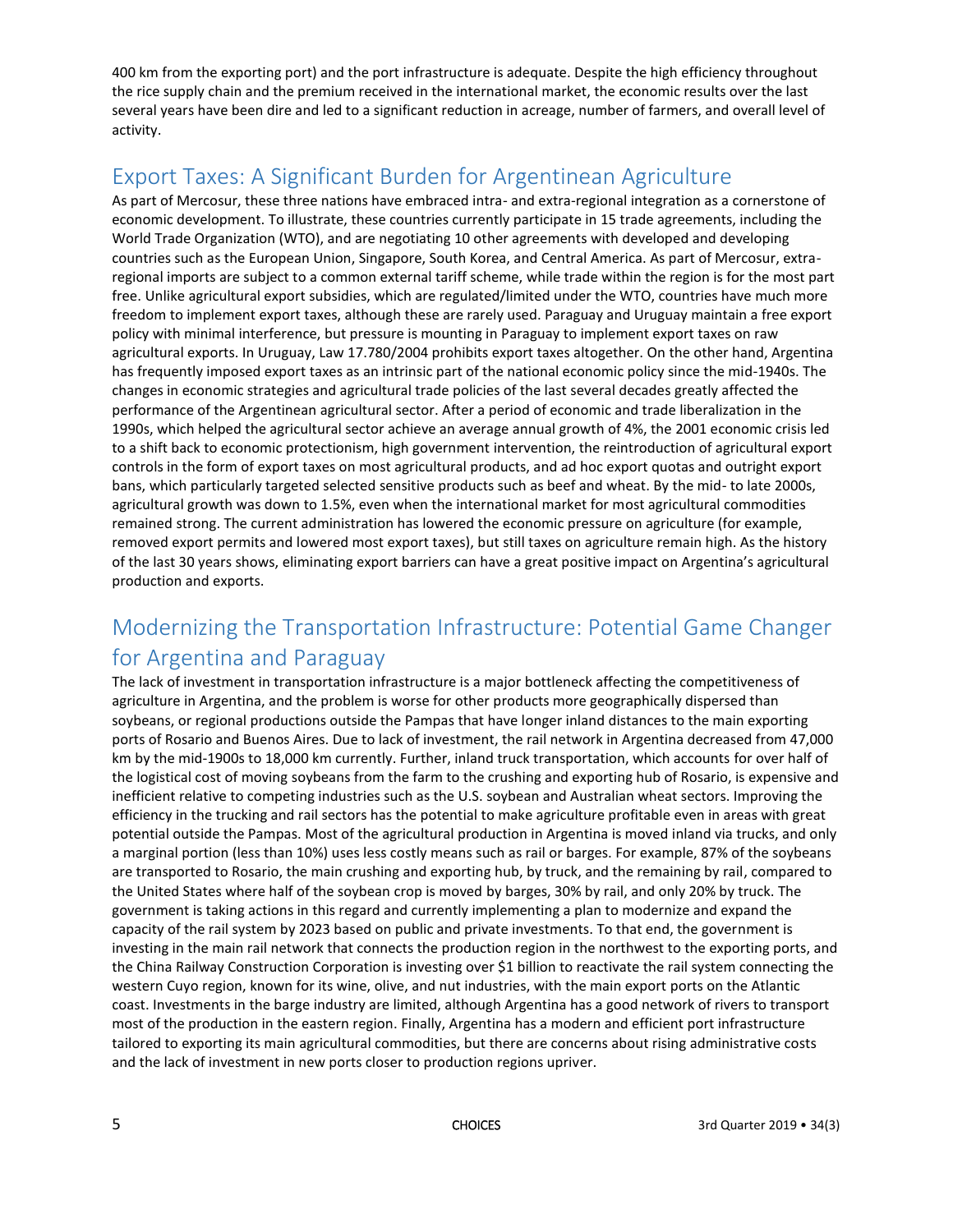Despite its landlocked position, Paraguay is an increasing player in the numerous international markets. Paraguay has developed a modern fluvial logistics sector that moves most of the domestic production via barges through the Paraná and Paraguay rivers. Around 80% of Paraguay's exports are via barges down the Paraguay–Paraná waterway, which are then consolidated into ocean freights at ports downriver, primarily in Rosario, Argentina, and Palmira, Uruguay. The port export capacity increased 10 times since the mid-2000s with the construction of 22 new ports to attend the growing agricultural exports. However, transportation costs for exports in Paraguay remain high. To illustrate, the transportation cost of soybeans from Caazapá (Paraguay) to Shanghai (China) is 260% higher than from Davenport, Iowa, 90% higher than from Trinidad, Uruguay, and 53% higher than from Rafaela, Argentina. Such a high transportation cost limits the profitability of agriculture and threatens its growth and sustainability. It is worth noticing that Brazil is a major export market for many Paraguay products such as rice (60% of production goes to Brazil), which helps circumvent in part the high export logistics costs.

#### Conclusion

Argentina, Paraguay, and Uruguay have plenty of resources to expand agricultural production in the coming decade, but achieving growth depends on addressing some key challenges that lay ahead. Argentina presents the greatest potential for growth in nominal terms given its availability of natural resources, but this growth will depend on improving economic and political stability, reducing or dismantling export tax schemes, and investing in transportation infrastructure to lower logistics costs while sustaining investment in agricultural R&D. Paraguay must prioritize investment in infrastructure to lower its logistics costs, keep agricultural taxes low, increase investment in agricultural R&D, and strike a balance between agricultural development and the environment in the western region. Finally, Uruguay must find ways to reduce the high and rising production costs that result from increasing labor costs and the high tax burden on services and energy and sustain its investment in agricultural R&D.

#### For More Information

- Food and Agriculture Organization of the United Nations (FAO). 2016. AQUASTAT Main Database. Rome, Italy. Available online[: http://www.fao.org/nr/water/aquastat/data/query/index.html?lang=en](http://www.fao.org/nr/water/aquastat/data/query/index.html?lang=en)
- Food and Agriculture Organization of the United Nations (FAO). 2019. FAOSTAT Statistical Database. Rome, Italy. Available online[: http://www.fao.org/faostat/en/](http://www.fao.org/faostat/en/)
- Gauthier, G., R. Carruthers, and F. Millan Placci. 2016. Logística de la Soja: Argentina Paraguay Uruguay. Serie de Informes Técnicos del Banco Mundial en Argentina, Paraguay y Uruguay No 4. Washington, DC: World Bank Group. Available online: [http://documentos.bancomundial.org/curated/es/923401468272770160/Logística](http://documentos.bancomundial.org/curated/es/923401468272770160/Log%C3%ADstica-de-la-soja-Argentina-Paraguay-Uruguay)[de-la-soja-Argentina-Paraguay-Uruguay](http://documentos.bancomundial.org/curated/es/923401468272770160/Log%C3%ADstica-de-la-soja-Argentina-Paraguay-Uruguay)
- Lema, D. 2015. Crecimiento y Productividad Total de Factores en la Agricultura Argentina y Países del Cono Sur 1961–2013. Serie de Informes Técnicos del Banco Mundial en Argentina, Paraguay y Uruguay No 1. Washington, DC: World Bank Group. Available online: [http://documentos.bancomundial.org/curated/es/970151468197997810/pdf/104000-WP-P155040-](http://documentos.bancomundial.org/curated/es/970151468197997810/pdf/104000-WP-P155040-Crecimiento-y-Productividad-Total-de-Factores-en-la-Agricultura-Lema-PUBLIC-SPANISH.pdf) [Crecimiento-y-Productividad-Total-de-Factores-en-la-Agricultura-Lema-PUBLIC-SPANISH.pdf](http://documentos.bancomundial.org/curated/es/970151468197997810/pdf/104000-WP-P155040-Crecimiento-y-Productividad-Total-de-Factores-en-la-Agricultura-Lema-PUBLIC-SPANISH.pdf)
- Organisation for Economic Co-operation and Development and Food and Agriculture Organization (OECD/FAO). 2018. *OECD-FAO Agricultural Outlook 2018–2027*. Available online: [https://doi.org/10.1787/agr\\_outlook-](https://doi.org/10.1787/agr_outlook-2018-en)[2018-en](https://doi.org/10.1787/agr_outlook-2018-en)
- Organization of American States. 2019. Foreign Trade Information System. Washington, DC. Available online: <http://www.sice.oas.org/>
- Paolino, C., L. Pittaluga, and M. Mondelli. 2014. Cambios en la Dinámica Agropecuaria y Agroindustrial del Uruguay y las Políticas Públicas. Serie Estudios y Perspectivas No. 15. Santiago, Chile: Comisión Económica para América